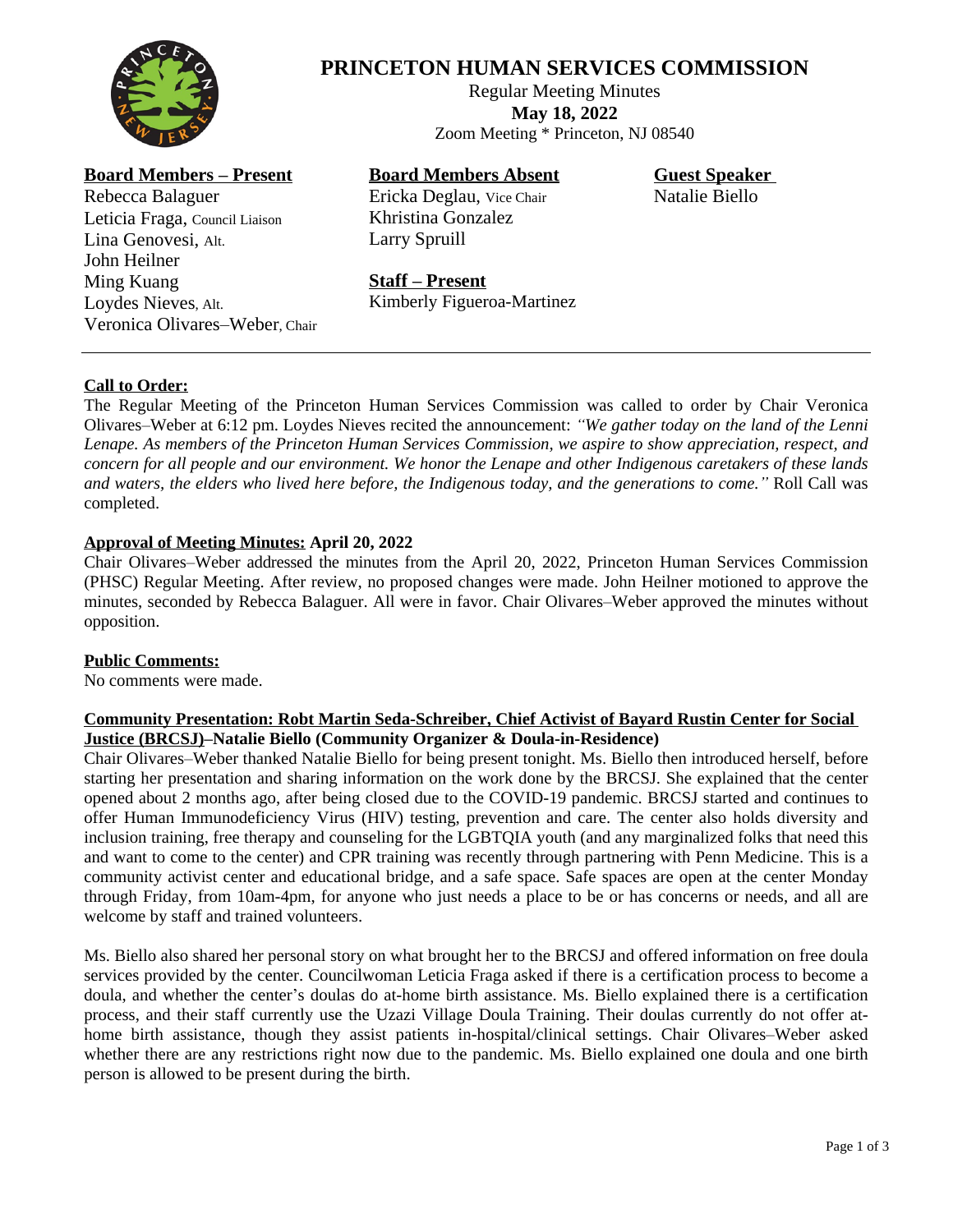Lina Genovesi asked whether the population that the center caters to can be broadened to all people, other than just the marginalized groups. Ms. Biello explained the main focus and support for marginalized groups, as well as why the focus is on them, though all people are welcome and offered assistance, and she hopes that more information on doula assistance can be shared with more people.

Chair Olivares–Weber asked for the location or contact person where people in need from our community can be sent to for assistance from the center. Ms. Biello asked for the BRCSJ information to be passed along by PHSC and they will assist all who are sent their way. Mr. Heilner also asked for the new physical location, which is 12 Stockton Street, Princeton. He asked to put Ms. Biello in touch with the executive director of the Latin American Legal Defense and Education Fund (LALDEF), regarding Spanish speaking doulas.

#### **Director's Report**

Kimberly Figueroa-Martinez gave a short summary on behalf of Director Rhodalynn Jones. She reported an update on the 2022 Summer Youth Employment Program, which had its first meeting last week and will meet again tomorrow, and that they are continuing to work on summer youth employment and getting ready for the work to start on July 5. She added that Princeton's fourth annual Wheels Rodeo on May 17 was a success, and everything went smoothly.

#### **Council Updates**

Councilwoman Fraga reported that the Community Center Feasibility Task Force (CCFTF) will be presenting to council at the meeting on Monday, May 23. The meeting is seeking that a steering committee be formed to explore how to move forward on some of the recommendations.

The other item she shared was that the Cannabis follow-up community meeting was last night. Not as many people attended as the first meeting, so it was not as long. She and Councilman Leighton Newlin were ready to recommend moving forward on allowing a dispensary in town, however, there was pressure from members of the public who were opposed to it and want Princeton to wait. Based on feedback from council, the decision is to wait. This is does not mean that next year there will not be action on this topic, but it is agreed that there are other priorities to work on as council. Councilwoman Fraga also shared that she does not feel that the local press shared what she said in complete context and the press also misquoted Mr. Heilner. She stated that she shared more concern for what children have access to already -the illegal substances, and she would like to work on resolving this issue with people who are concerned about allowing a legal dispensary for adults.

Mr. Heilner asked whether the town is coming up with education programs regarding Cannabis as recommended by the Board of Health (BOH). Corner House is already working on cannabis-related education materials, and the BOH already posted informational materials on their website.

Ms. Nieves asked about the margins relating to cannabis voting in Princeton. Councilwoman Fraga explained that 11k Princetonians voted in favor of legalizing recreational cannabis for adults in town, and briefly discussed the numbers in favor and against the cannabis legalization, through a petition and survey. She also expressed concern for the personal attacks that were made against members of the Cannabis Task Force by residents who were opposed to the legalization of recreational cannabis. Mr. Heilner thanked Councilwoman Fraga for all of the work she put in on this issue, and commented on petitions and the change they can help bring about.

#### **Subcommittee Reports and Updates**

#### *Immigration*

Mr. Heilner spoke about the subcommittee's immigration event, and that the June 5<sup>th</sup> date must be moved to Sunday, June 12<sup>th</sup>, from 3-5pm, due to the library being unavailable for the original date. Chair Olivares–Weber added that Gwendolyn Krol, the Vulnerable Population Outreach Coordinator for the Princeton Health Department, cannot make the event, but Princeton Health Officer Jeffrey Grosser will make sure that there is